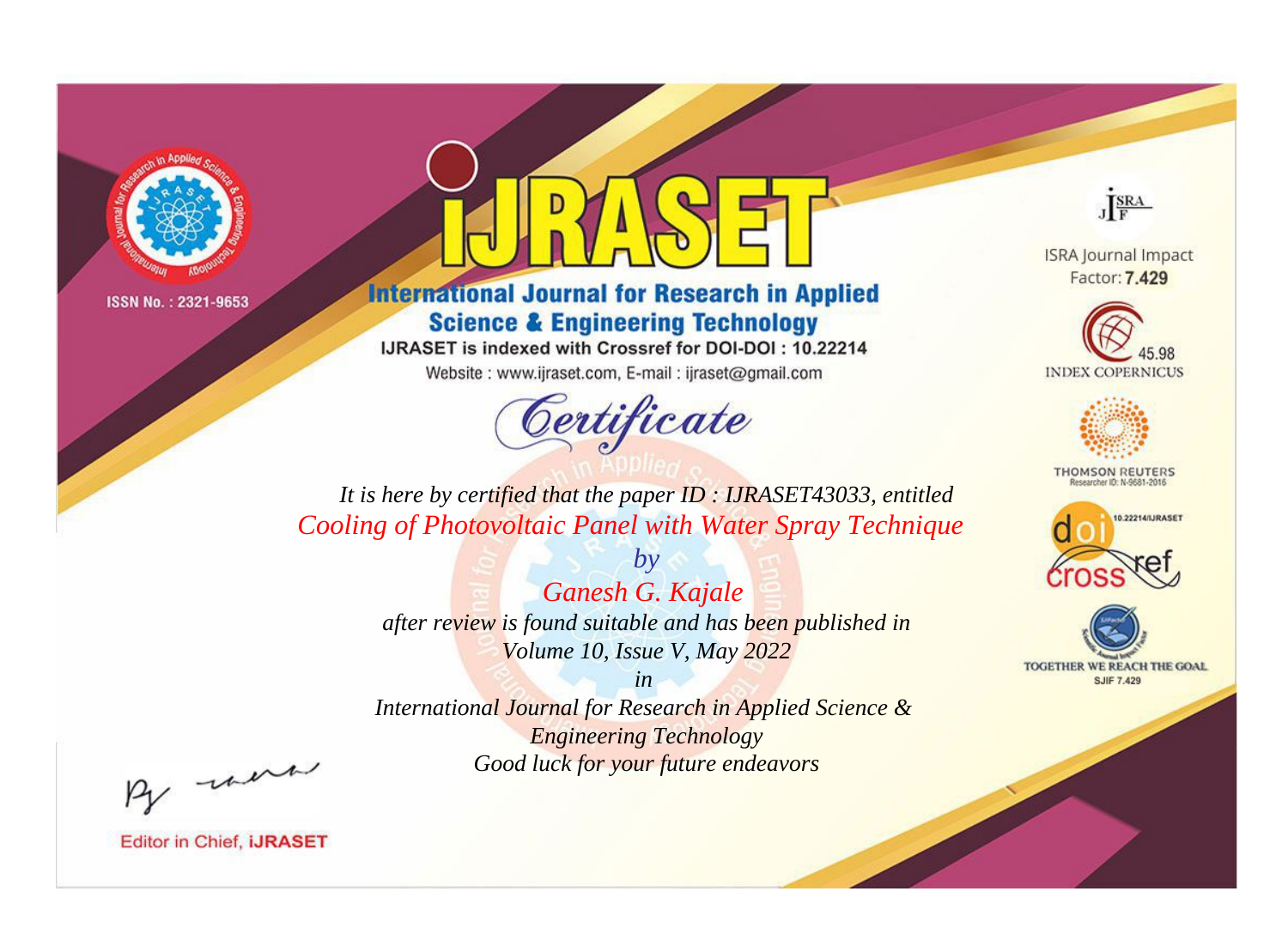

# **International Journal for Research in Applied Science & Engineering Technology**

IJRASET is indexed with Crossref for DOI-DOI: 10.22214

Website: www.ijraset.com, E-mail: ijraset@gmail.com



JERA

**ISRA Journal Impact** Factor: 7.429





**THOMSON REUTERS** 



TOGETHER WE REACH THE GOAL **SJIF 7.429** 

*It is here by certified that the paper ID : IJRASET43033, entitled Cooling of Photovoltaic Panel with Water Spray Technique*

> *by Pooja C. Dhanvijay after review is found suitable and has been published in Volume 10, Issue V, May 2022*

> > *in*

*International Journal for Research in Applied Science & Engineering Technology Good luck for your future endeavors*

By morn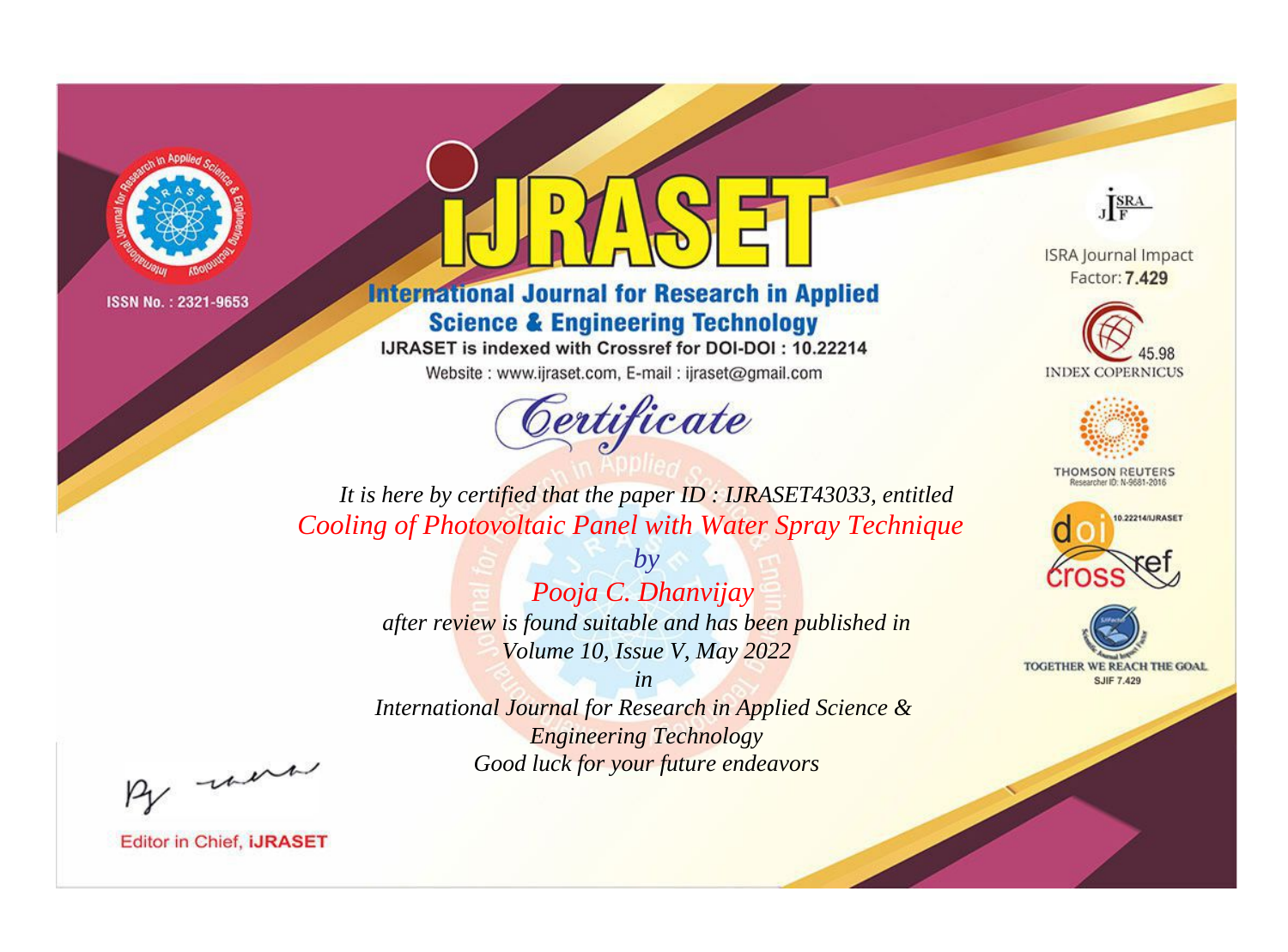

# **International Journal for Research in Applied Science & Engineering Technology**

IJRASET is indexed with Crossref for DOI-DOI: 10.22214

Website: www.ijraset.com, E-mail: ijraset@gmail.com

# Certificate



**ISRA Journal Impact** Factor: 7.429





**THOMSON REUTERS** 



TOGETHER WE REACH THE GOAL **SJIF 7.429** 

*It is here by certified that the paper ID : IJRASET43033, entitled Cooling of Photovoltaic Panel with Water Spray Technique*

> *Harshal B. Shahakar after review is found suitable and has been published in Volume 10, Issue V, May 2022*

*by*

*in International Journal for Research in Applied Science & Engineering Technology Good luck for your future endeavors*

By morn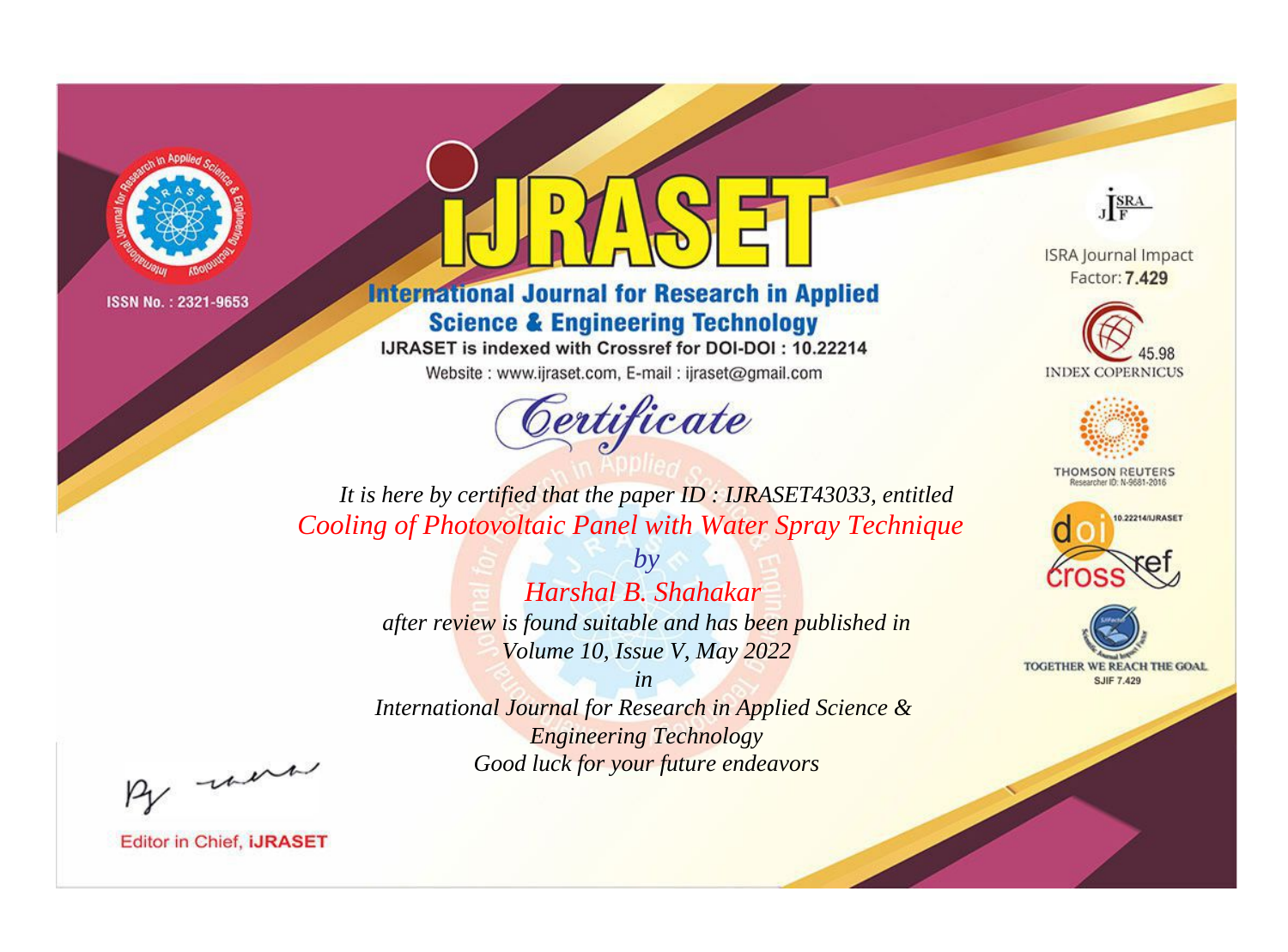

# **International Journal for Research in Applied Science & Engineering Technology**

IJRASET is indexed with Crossref for DOI-DOI: 10.22214

Website: www.ijraset.com, E-mail: ijraset@gmail.com



JERA

**ISRA Journal Impact** Factor: 7.429





**THOMSON REUTERS** 



TOGETHER WE REACH THE GOAL **SJIF 7.429** 

*It is here by certified that the paper ID : IJRASET43033, entitled Cooling of Photovoltaic Panel with Water Spray Technique*

> *by Pratik H. Khandekar after review is found suitable and has been published in Volume 10, Issue V, May 2022*

> > *in*

*International Journal for Research in Applied Science & Engineering Technology Good luck for your future endeavors*

By morn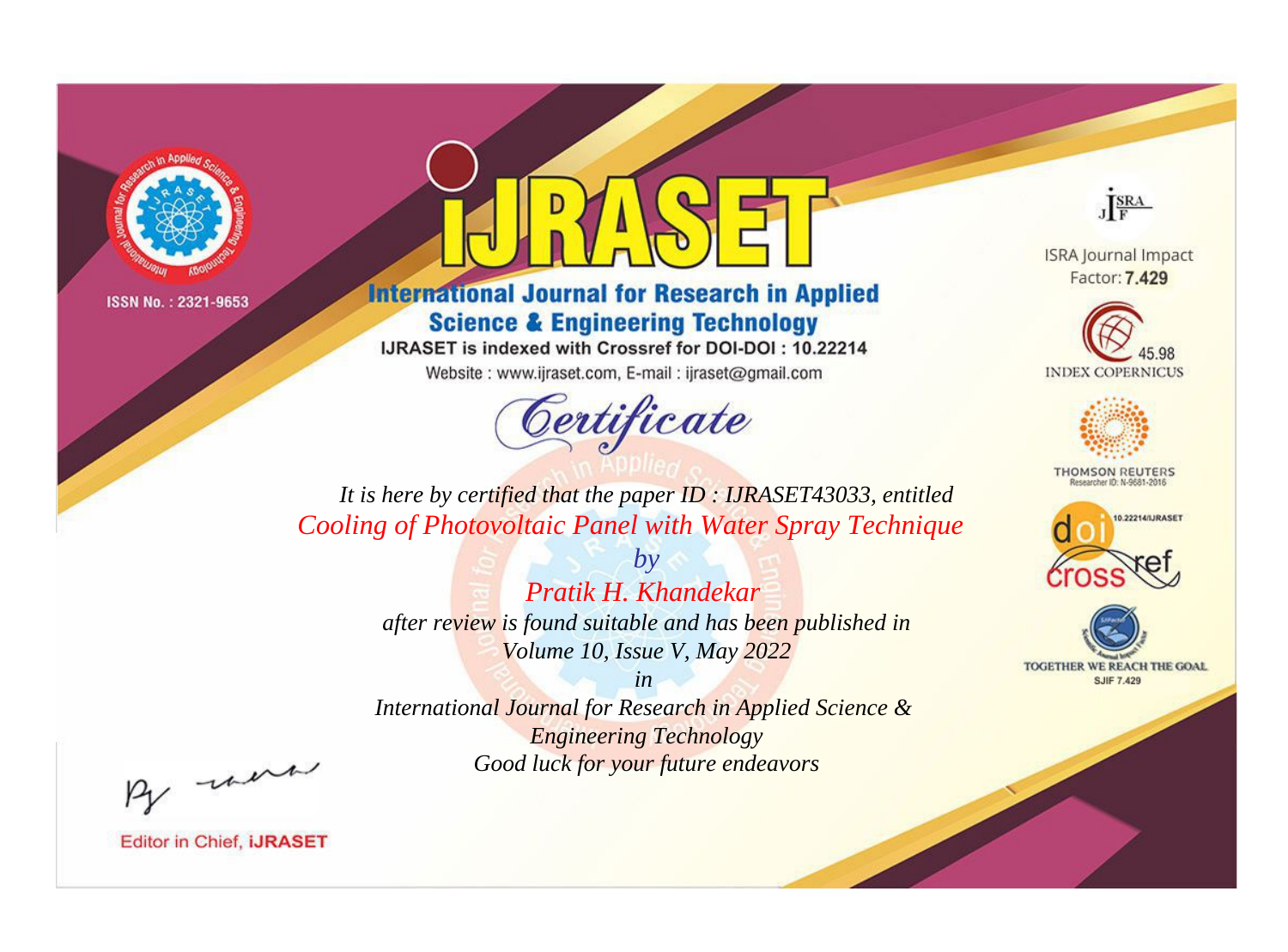

# **International Journal for Research in Applied Science & Engineering Technology**

IJRASET is indexed with Crossref for DOI-DOI: 10.22214

Website: www.ijraset.com, E-mail: ijraset@gmail.com



JERA

**ISRA Journal Impact** Factor: 7.429





**THOMSON REUTERS** 



TOGETHER WE REACH THE GOAL **SJIF 7.429** 

*It is here by certified that the paper ID : IJRASET43033, entitled Cooling of Photovoltaic Panel with Water Spray Technique*

> *by Yash T. Chaudhari after review is found suitable and has been published in Volume 10, Issue V, May 2022*

> > *in*

*International Journal for Research in Applied Science & Engineering Technology Good luck for your future endeavors*

By morn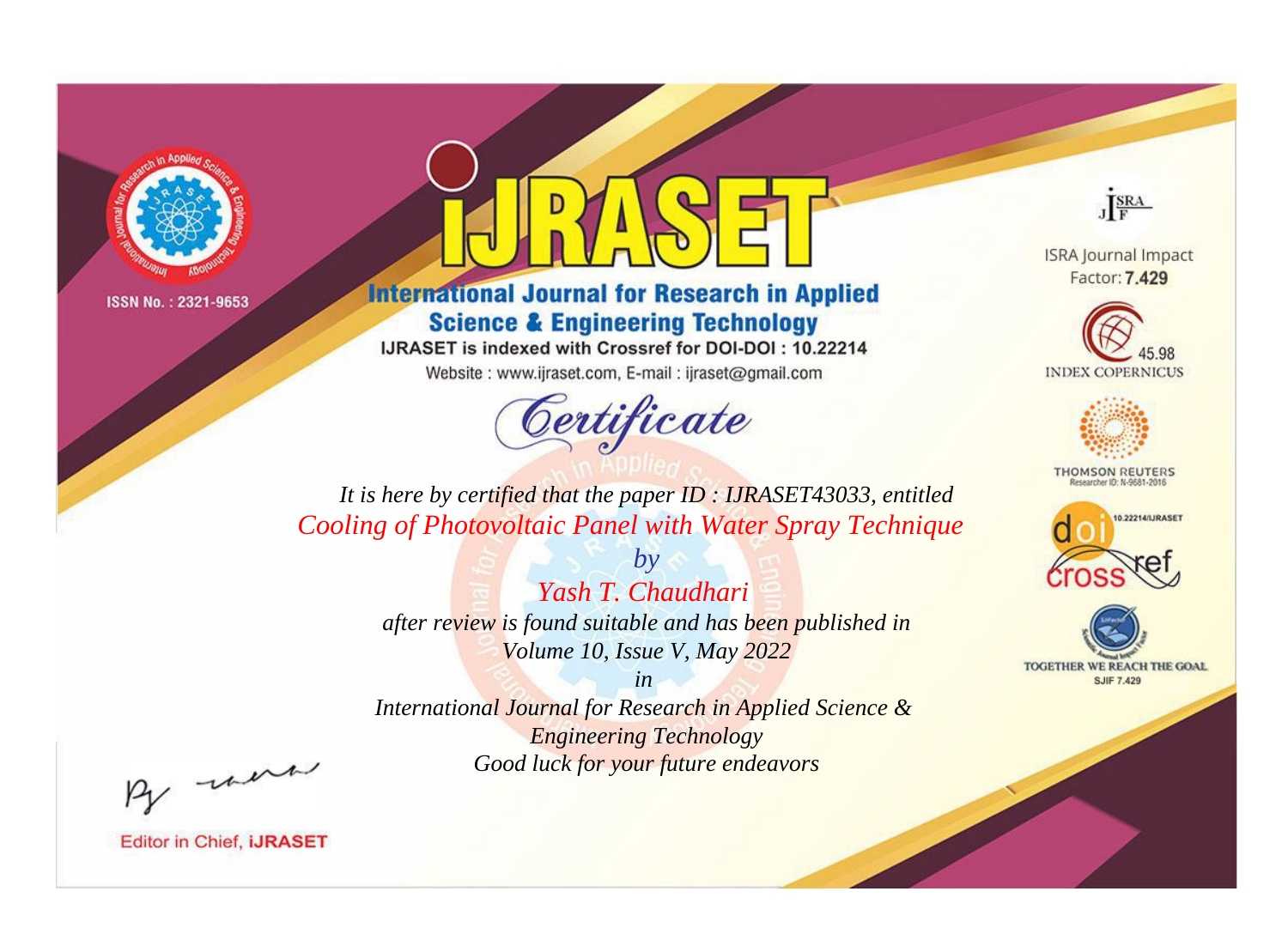

# **International Journal for Research in Applied Science & Engineering Technology**

IJRASET is indexed with Crossref for DOI-DOI: 10.22214

Website: www.ijraset.com, E-mail: ijraset@gmail.com



JERA

**ISRA Journal Impact** Factor: 7.429





**THOMSON REUTERS** 



TOGETHER WE REACH THE GOAL **SJIF 7.429** 

*It is here by certified that the paper ID : IJRASET43033, entitled Cooling of Photovoltaic Panel with Water Spray Technique*

> *by Chaitali A. Vaidhya after review is found suitable and has been published in Volume 10, Issue V, May 2022*

> > *in*

*International Journal for Research in Applied Science & Engineering Technology Good luck for your future endeavors*

By morn